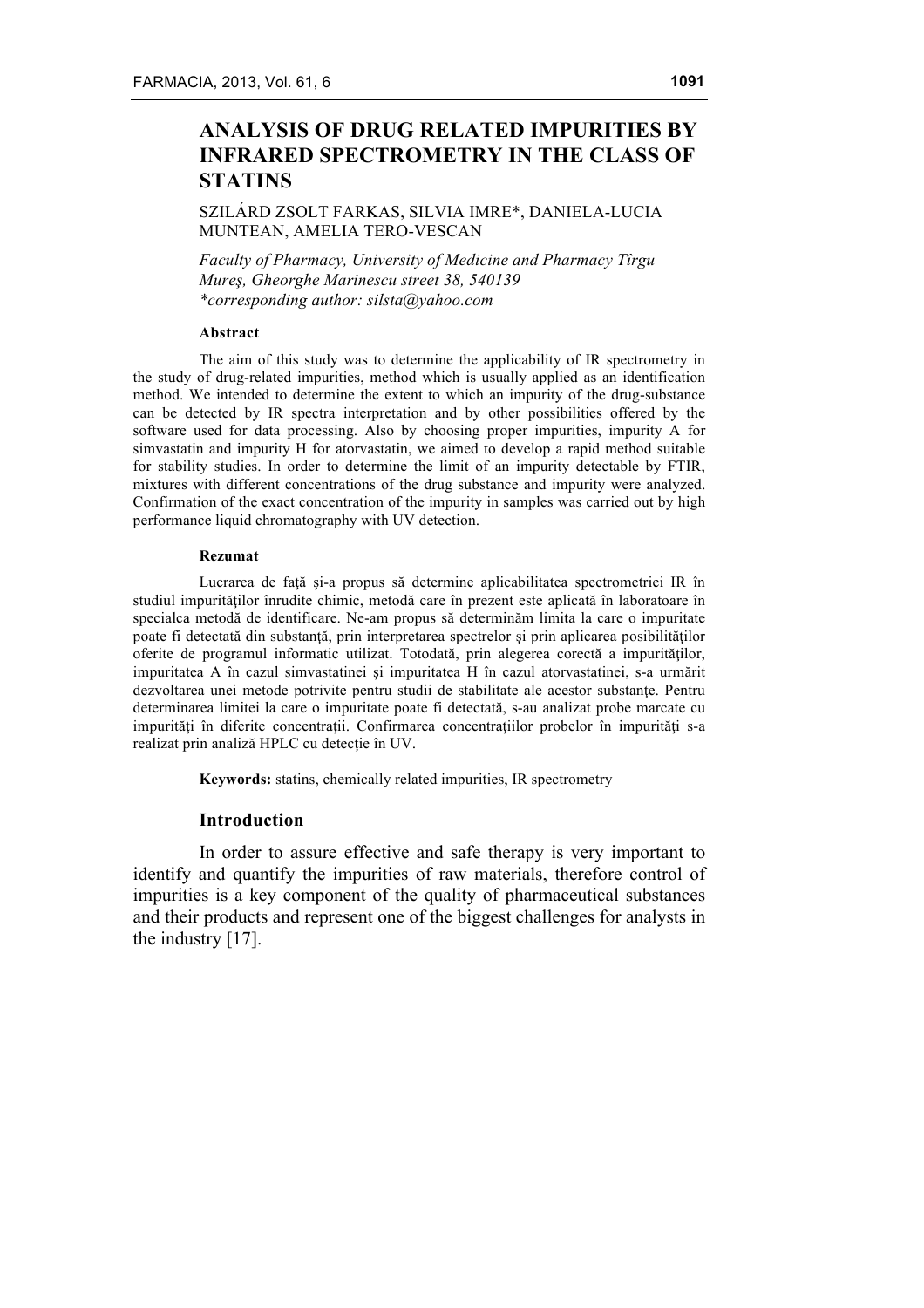Determination of chemically related substances of active pharmaceutical ingredients is particularly important, especially for medicines used to treat chronic diseases on long term, because a long exposure of the body to impurities, even at low concentrations, can have harmful effects on the organism. Since for the majority of the impurities there are no studies on their toxicity, determination of impurities is an even more critical step of quality control. Understanding the source, control and monitoring of impurities is essential to produce active substances of highquality.

Because of proven efficacy and safety [15], from their appearance statins have been used as the main treatment used in correcting hypercholesterolemia, so statins also play an increasingly important role in reducing cardiovascular risk in patients with relatively normal plasma cholesterol [16]. Currently there are seven statins marketed worldwide, all seven being considered safe and well tolerated by the body. These considerations were maintained even after the withdrawal from the market of cerivastatin in 2001 by Bayer manufacturing company due to its high toxicity [8].

In the chemical structure of statins, three parts which are essential for their biological action can be identified: a rest of dihydroxy-heptanoic acid (lactone or salt) - is an analogue of the target substrate of the HMGR enzyme; hydrophobic core – with role in the powerful binding between the statin and the HMGR enzyme; lipophilic substituents on the hydrophobic core – with influence on the solubility and therefore on pharmacokinetic properties [11].

Chemical structures of the analyzed statins are presented in table I. In nanomoleculare concentrations statins bind to HMG-CoA reductase, which leads to dislocation of HMG-CoA which is the natural substrate of this enzyme. This competitive inhibition prevents the conversion of HMG-CoA to L-mevalonat, preventing the cascade of cholesterol biosynthesis. Low levels of intracellular cholesterol activate binding proteins responsible for binding of components to sterol, leading to increased gene transcription coding LDL receptor and, therefore, the expression of this receptor on the surface of cells. This leads to further reduction of blood LDL-C by capturing by the liver, which is an LDL receptor mediated effect. Thus, cholesterol - including LDL fraction - is reduced due to two mechanisms: reduced synthesis and increased uptake from the circulation [1].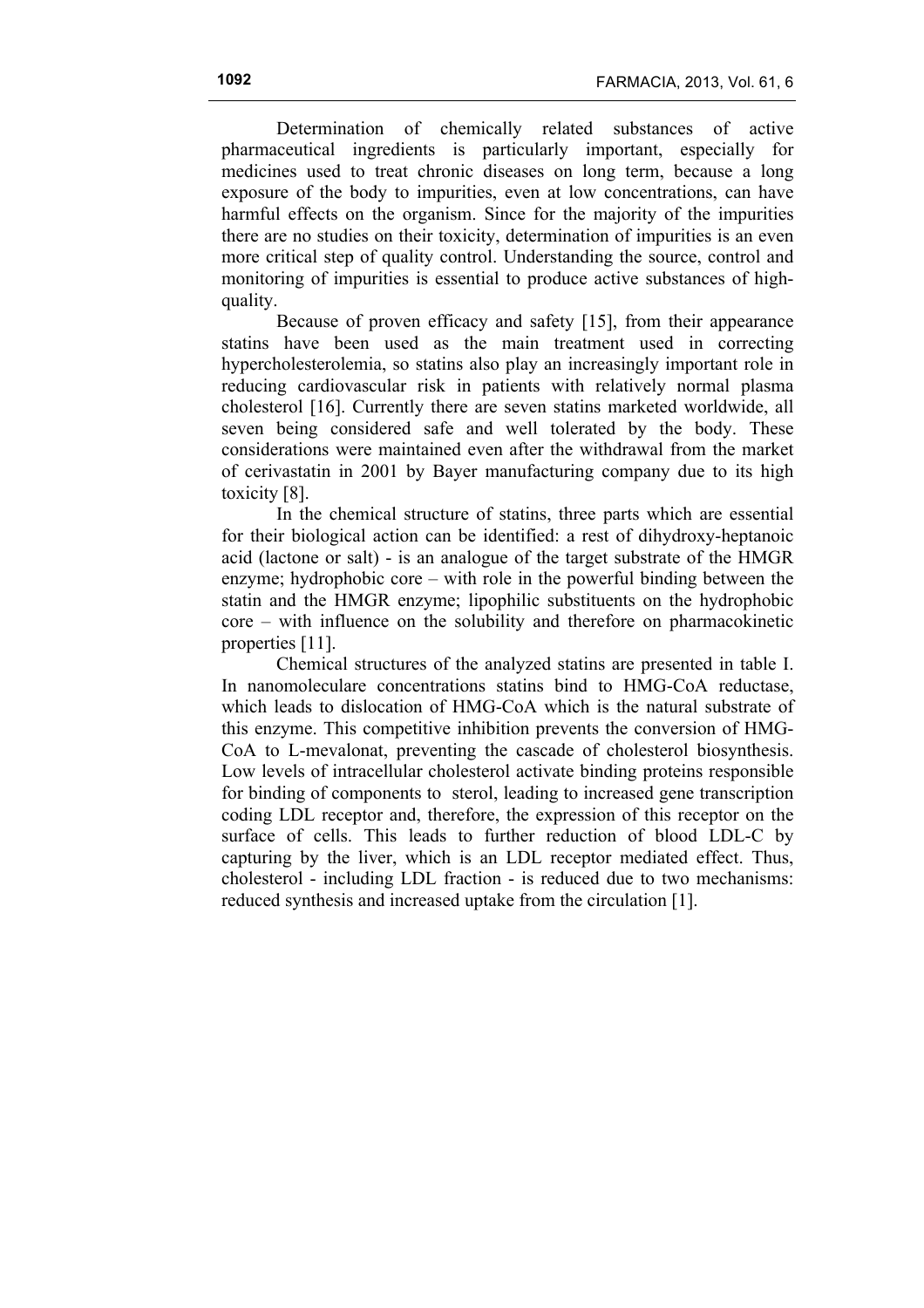|     |                            | Chemical structures of studied stating                                                                                                                 |  |
|-----|----------------------------|--------------------------------------------------------------------------------------------------------------------------------------------------------|--|
| No. | Name, abbreviation         | <b>Chemical structure</b>                                                                                                                              |  |
| 1   | Atorvastatin<br><b>ATO</b> | HO.<br>CO <sub>2</sub><br><b>JOH</b><br>F<br>CH <sub>3</sub><br>CH <sub>3</sub><br><b>CONH</b>                                                         |  |
| 2   | Simvastatin<br><b>SIM</b>  | HO,<br>$\rm H_3C_{\rm H_3C}^{\prime}$<br>$^{\prime\prime}$ CH <sub>3</sub> $\frac{3}{2}$<br>Ĥ<br>CH <sub>3</sub><br>$\mathbb{R}^n \times \mathbb{R}^n$ |  |

# **Table I**

| Chemical structures of studied statins |  |  |
|----------------------------------------|--|--|
|----------------------------------------|--|--|

Drugs impurities analysis is mainly performed by chromatographic methods, especially by high-performance liquid chromatography (HPLC) [6,9].

IR spectroscopy has a great potential in elucidating the molecular structure. IR spectrum of an organic substance is like a fingerprint and allows to identify a substance by the comparison with previously recorded reference spectra or to put in evidence important structural parts of the molecules with intense vibration bands [3,4,14] even if the substance is in mixtures or complexes [2]. It is not a common technique for impurities analysis, but it could offer, in certain circumstances, a rapid solution to appreciate the purity of the raw materials. For thus, the impurities of two statins, simvastatin (SIM) and atorvastatin (ATO), were studied in order to determine the aplicability of FTIR spectroscopy in assessing the purity of the drug substances. At the same time we looked forward to assess the level of degradation of materials analyzed; in this respect, the main degradation products of the substances were chosen as indicators of stability, reported in the literature, namely simvastatin acid (impurity A) and atorvastin lactone (impurity H). The main steps were to identify the characteristic bands of simvastatin, atorvastatin and their impurities, and determining the lowest concentration at which an impurity is still detectable in the presence of the main substance. Bands assigned to groups of interest were identified using tables containing the IR vibrational frequencies of groups of atoms [10]. For a precise quantification of the impurity level in tested samples, HPLC analysis was used.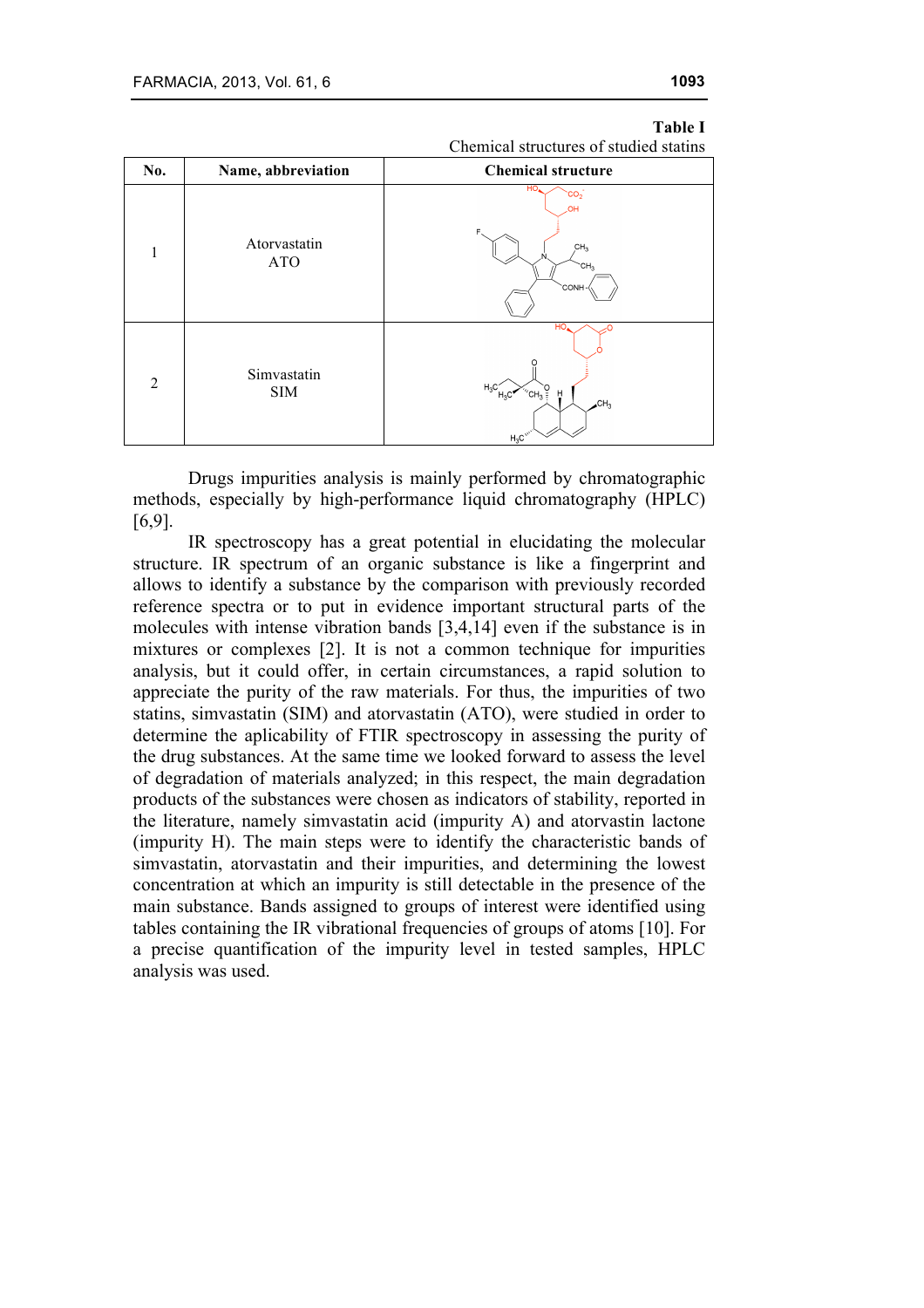# **Materials and Methods**

## *Materials*

Solvents used for HPLC analysis were HPLC grade produced by Merck. For sample preparation to FTIR analysis potassium bromide for spectroscopy produced by Thermo Electron was used. Standard substances for statins and their main impurities were kindly supplied by Gedeon Richter Romania: atorvastatin calcium; impurity H of atorvastatin (Imp H); simvastatin; impurity A of simvastatin (Imp A).

## *Instruments*

IR analysis was carried out on a Nicolet 380 FTIR spectrometer from Thermo Electron Corporation, HPLC analysis was performed on an Agilent Technologies 1100 series chromatographic system.

### *Methods*

As IR sampling technique the classic method of alkali halide pellet was chosen. The technique involves mixing the solid-state sample of interest with an alkali halide at a 1-2% sample/alkali halide ratio. The mixture is pulverized into a finely homogenous mixture and compacted into a transparent disc [13]. Initially, samples of pure substances were mixed in a mortar of agate with impurities in different ratios, so that the range of concentrations includes the limit allowed by pharmacopoeias [7,19]. This method of mixing two solid-state substances does not assure perfectly homogenous samples, it can lead to errors so, in order to eliminate this error, and concentrations of the samples were confirmed by HPLC analysis.

HPLC methods were previously developed under author's coordination and both were carried out in reverse phase with UV detection [5,18]. Results obtained by HPLC analysis were used in further discussions. The HPLC conditions were as follows: a) for simvastatin: column Luna C 18(2), 3µm, 150x4.6mm (Phenomenex); mobile phase - phosphoric acid 15 mM (A) and acetonitrile (B), gradient elution 0-3 min, 56% A, 3.1-20 min,  $56\% \rightarrow 32\%$  A, 20-30 min, 32% A, 30-30.1 min, 32 $\rightarrow$ 5% A, 30.1-43 min, 5% A, 43-43.1, 5→56%, 43.1-50 min, 56% A; mobile phase flow 1.6 mL/min; column temperature 20ºC; autosampler temperature 20ºC; wavelength detection 238 nm; injection volume 20  $\mu$ L. b) for atorvastatin: column Extend C 18, 5µm, 250x4,6mm (Agilent); mobile phase: potassium monophosphate 25 mM (pH=4.3) (A), acetonitrile (B), gradient elution 0-45 min, 75%A, 45-45.1 min, 75→40% A, 45.1-50%, 40%A, 50-50.1, 40→30%A, 50.1-60 min, 30%A, 60-60.1 min, 30-75%, 60.1-75 min, 75%; flow 1 mL/min; column temperature 30°C; sample temperature 15°C; detection wavelength 215 nm; injection volume 20 µL.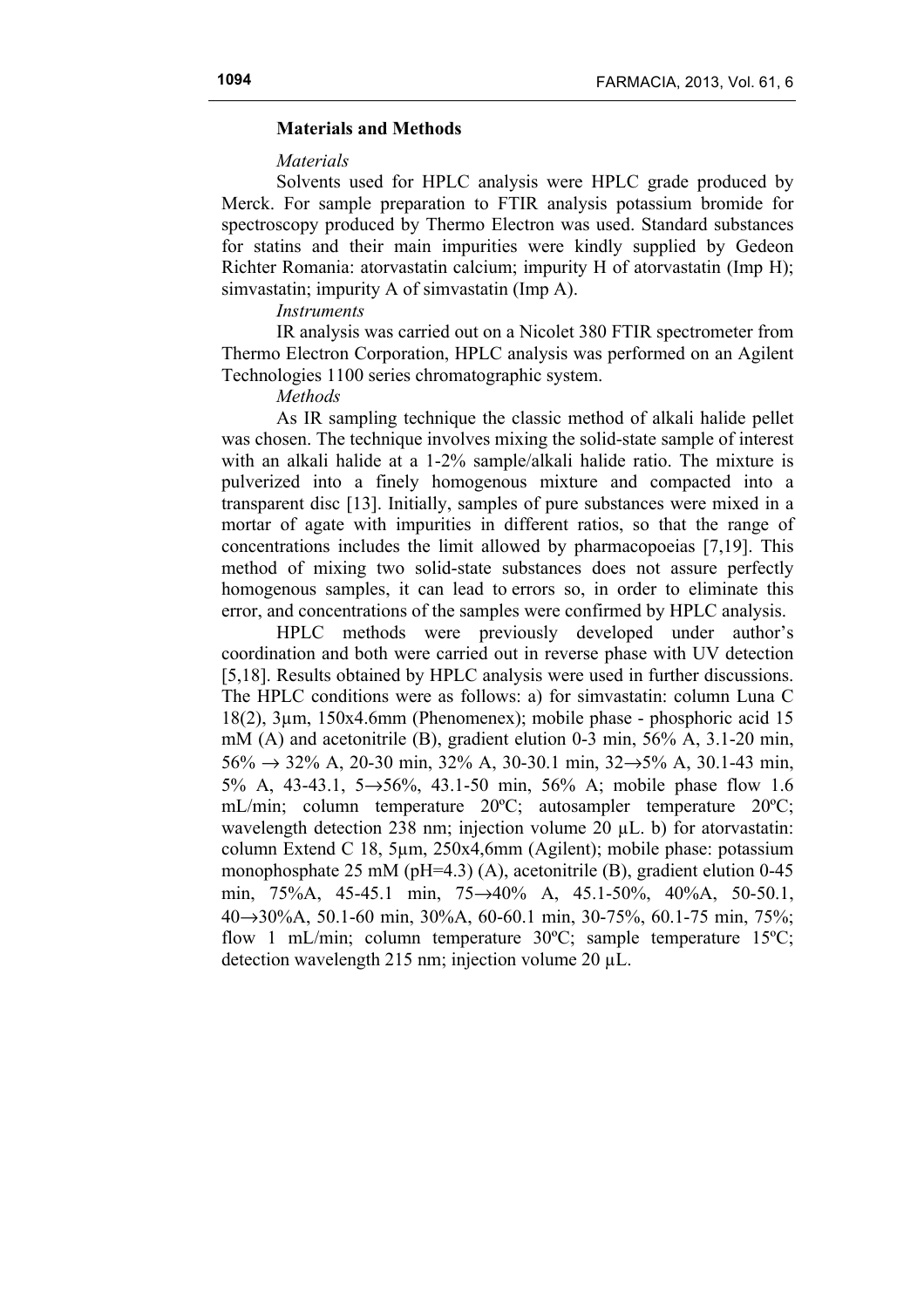# **Results and Discussion**

*Study of SIM and impurity A*

The HPLC method has been developed in order to distinguish chromatographically simvastation from its 6 impurities. Results of HPLC analysis (Figure 1) were calculated using the calibration curve obtained with 7 standard solutions:  $0.1-25 \mu g/mL$ , Area=39.77c-2.78, R<sup>2</sup>>0.99998, RSD=2.58%. The impurity A concentrations in samples are presented in table II.

#### **Table II**

Content of Impurity A in SIM samples obtained by HPLC analysis

| <b>Name</b> | Concentration of imp $A(\%)$ |
|-------------|------------------------------|
| Mixture 1   |                              |
| Mixture 2   |                              |
| Mixture 3   |                              |
| Mixture 4   |                              |



#### **Figure 1**

Chromatogram of a SIM – Impurity A mixture

SIM is a very degradable substance, its main degradation product being simvastatin acid (impurity A), that structurally differs from simvastatin by a carboxylic group that produces intense bands on the spectrum, so in mixture it can influence the spectrum of SIM. The permitted limit of impurity A according to EP is maximum 0.4% of the content of active substance.

We identified the characteristic bands in the spectrum of impurity A (Figure 3) that could affect in mixture the spectrum of simvastatin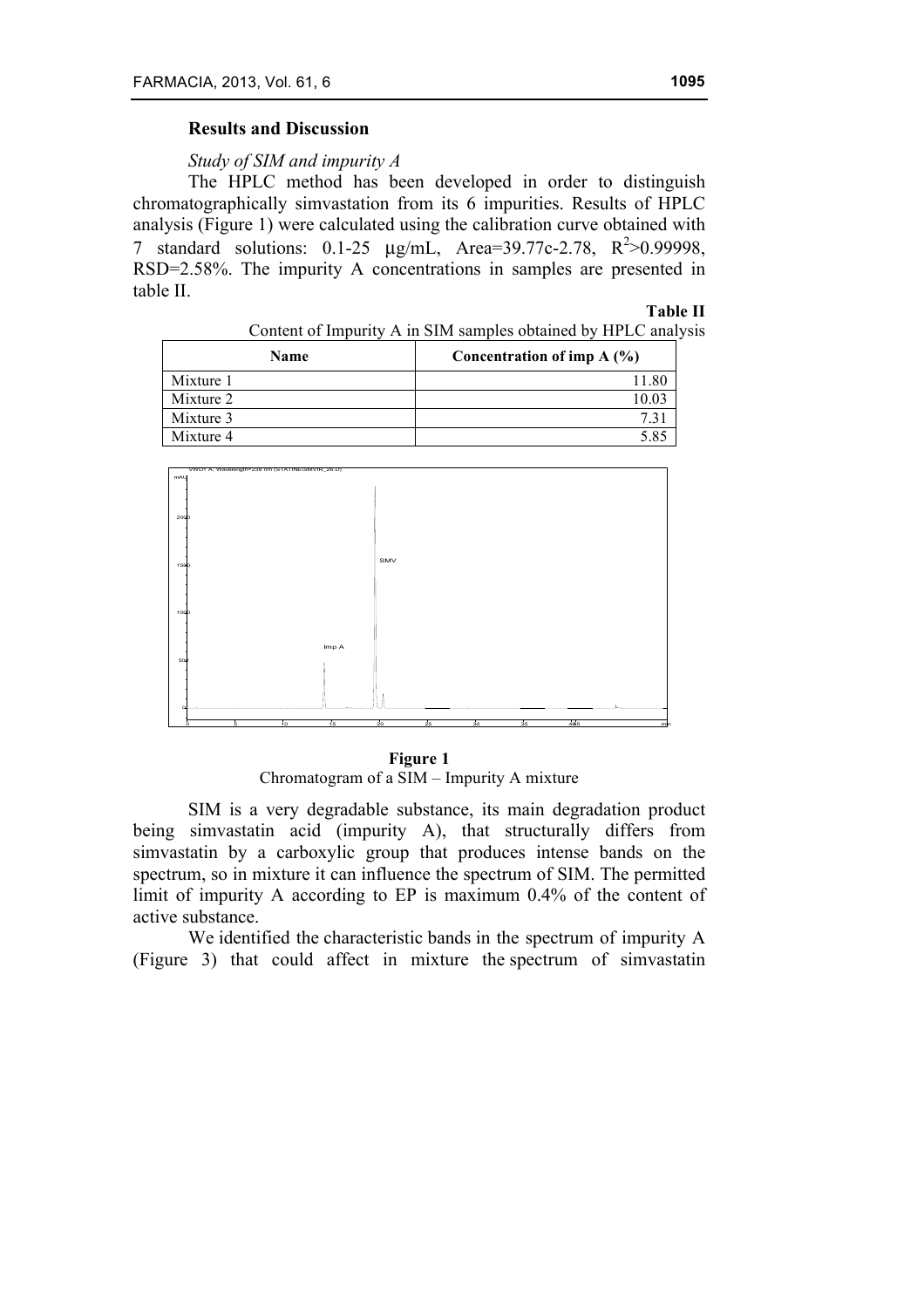**Table III**

(Figure 2). There are two bands in the spectrum of impurity A that were not detected in the SIM's spectrum and they are intense enough to be detected in the mixtures' spectra. Regarding the band from  $1556 \text{ cm}^{-1}$  we can affirm that it is seen significantly up to the 7.31%, after that because of the high signal to noise ratio it isn't considered to have enough intensity for further calculations. Reaching a conclusion about the band from  $1718 \text{ cm}^{-1}$  is difficult, because in mixtures this band overlaps three of the bands characteristic to SIM. Analyzing these three bands located at 1697, 1710 and  $1722 \text{ cm}^{-1}$ , respectively, by calculating intensity ratios with a band that is not influenced by the presence of the impurity, we found that as impurity A's concentration decreases in the mixture, the transmittance increases, so there is a continuous relationship between these two aspects, influence that can be observed even at the lowest studied concentration, 5.8%. The comparison of the mixtures spectra with Pharmacopoeia reference spectrum [7], showed that the three bands located in the range of vibration frequencies of  $C = O$  ester and lactone (1750-1690 cm-1), X, Y, Z - rated in order of decreasing wavenumbers - overlapping and their intensities are in the relationship  $X < Y < Z$ , in the mixture the middle band Y becomes more intense in relation to the other two (Figure 4), as the impurity A is increasing in concentration and in samples mixed in 1:1 ratio, X and Y bands disappear under the intense band at 1718 cm<sup>-1</sup> characteristic for impurity A.

Essential FTIR software [20] used to process the spectra provides the possibility of comparison and offers numerical results about the similarity of spectra (Table III).

| Degree of similatity between samples specula and reference specula |                      |       |       |       |
|--------------------------------------------------------------------|----------------------|-------|-------|-------|
| Reference                                                          | Degree of similarity |       |       |       |
| spectra                                                            | M                    | M 2   | М3    | M 4   |
| <b>SIM</b>                                                         | 0.922                | 0.946 | 0.969 | 0 974 |
| Imp A                                                              | ).534                | 0.505 | 0.498 | 0.496 |

Degree of similarity between samples spectra and reference spectra

The obtained results show, as it was expected, that as the impurity concentration in sample decreases, the degree of similarity increases for SIM and vice-versa.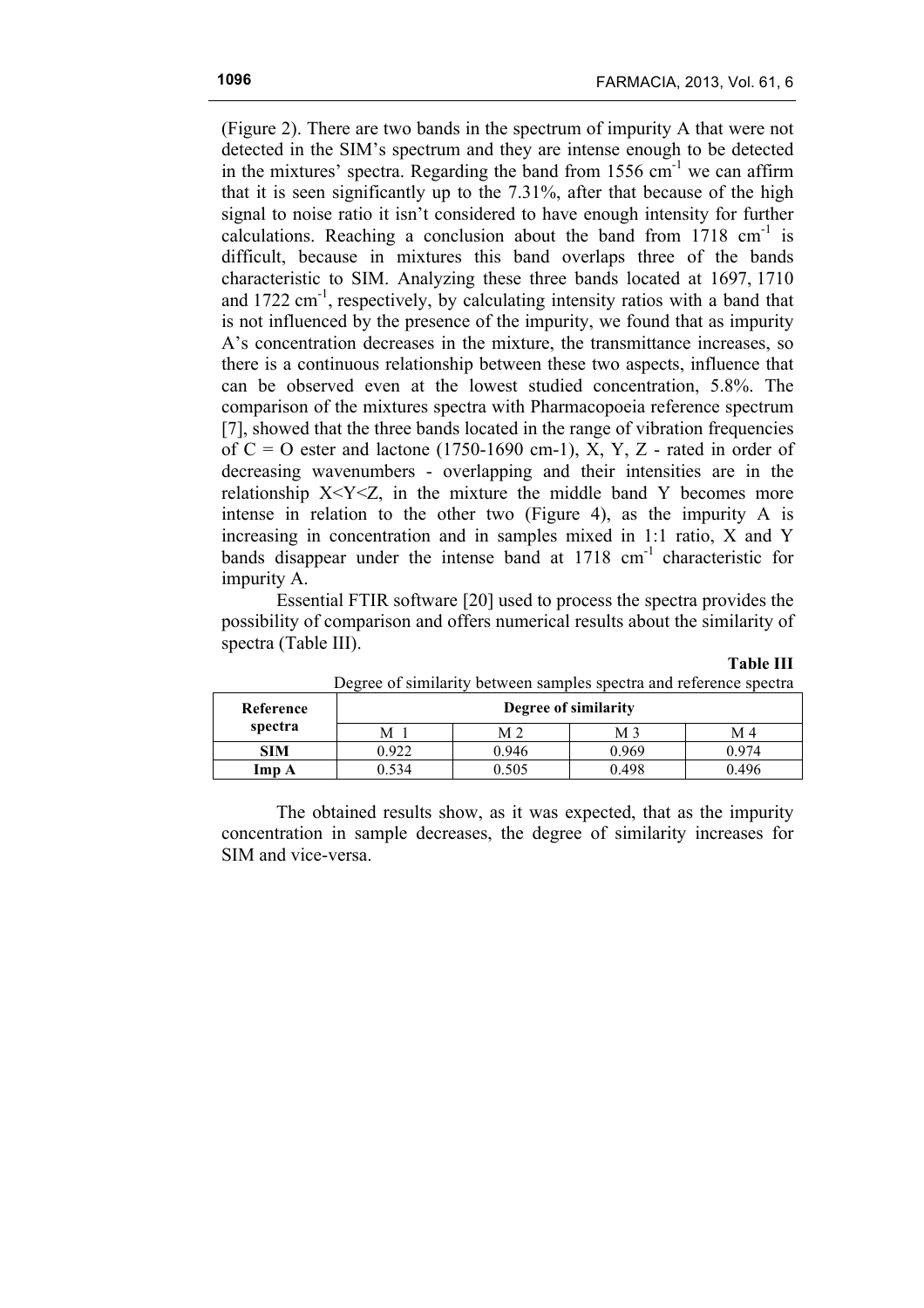

IR spectrum of the mixture with 10% Impurity A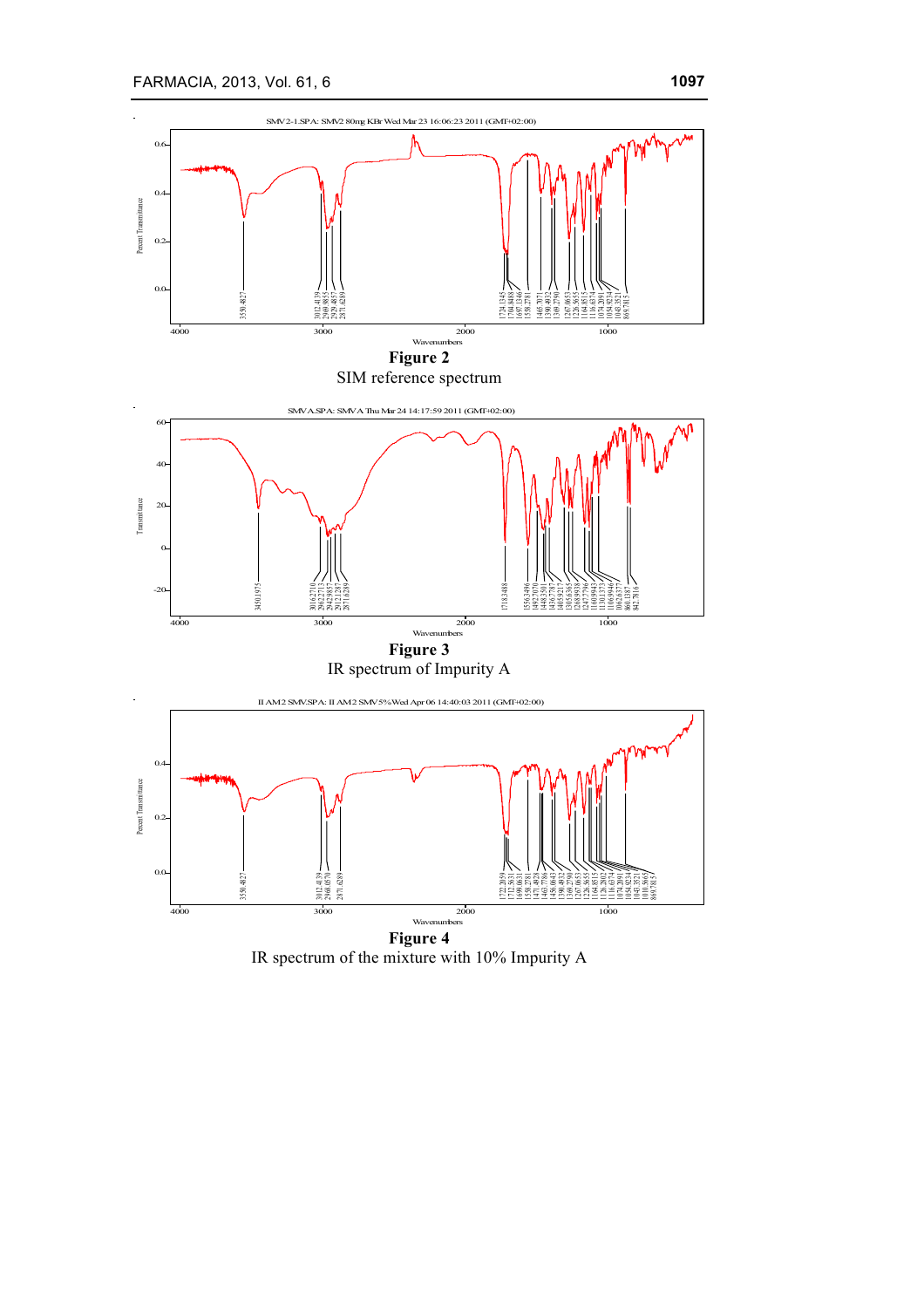**Table IV**

Study of ATO and impurity H

Recent stability studies showed that lactone impurity, called the impurity H, is a product of degradation [12], therefore we chose to study the influence of this impurity on the IR spectral characteristics of ATO. In order to obtain the exact concentrations of samples we applied an HPLC method previously developed in our department (Figure 5) which allows the chromatographic screening of ATO and four of its impurities. Obtained concentrations are presented in table IV by applying the external standard method with a standard solution of 5 µg/mL.

The difference between the two structures, ATO and its lactone impurity, is similar to that found at SIM, but in this case the carboxyl group of ATO is transformed into lactone. The carboxylic group causes a more intense band due to a higher absorption coefficient, so we anticipated that changes in mixtures' spectra will not be as interesting as those found in SIM.

| <b>Name</b> | Concentration of imp $H(\%)$ |  |
|-------------|------------------------------|--|
| Mixture 1   | 6.33                         |  |
| Mixture 2   | 1.48                         |  |
| Mixture 3   | 0.81                         |  |
| Mixture 4   | 0.30                         |  |

Impurity H concentrations in ATO samples obtained by HPLC analysis



Chromatogram of ATO – Impurity H mixture

In the spectrum of impurity H (Figure 7) at wavenumbers 1716 and 1733  $\text{cm}^{-1}$  two bands of medium intensity can be seen, which do not appear in the spectrum of pure atorvastatin (Figure 6). These two bands can be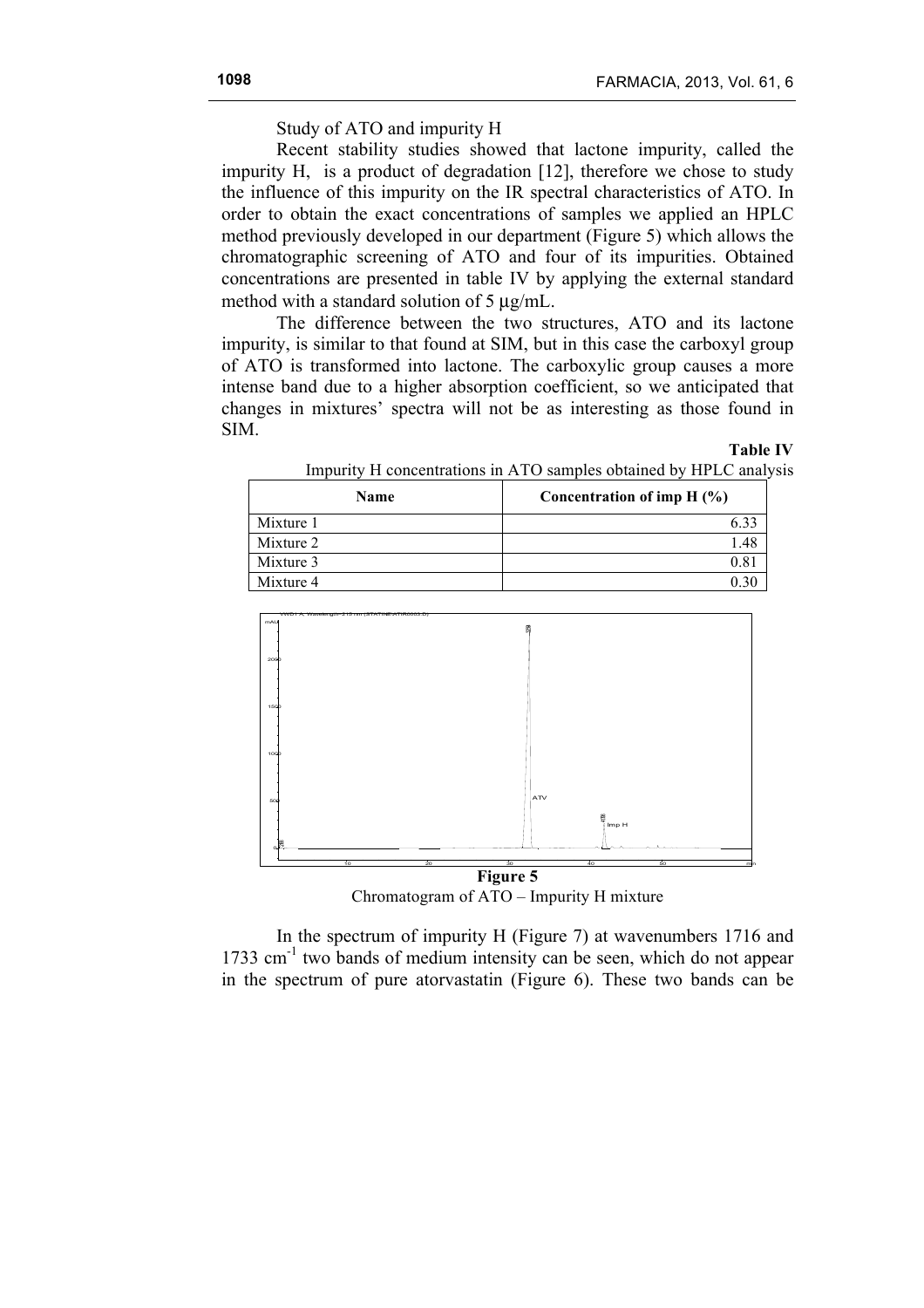observed in the mixtures' spectra (Figure 8), to a concentration of 6.33%, after that, because of the noise, they are not significant. We identified in the spectrum of the impurity a band at  $1076 \text{ cm}^{-1}$  which is attributed to the lactone group. If we follow the variation of intensity of this band in relation with the band from  $1110 \text{ cm}^{-1}$  in the mixtures of decreasing concentrations in impurity H, there is a significant change in the relationship between them. From the mixture of 6.33%, when the intensity of the two bands is almost equal, gradually to  $0.30\%$  concentration, the band  $1076 \text{ cm}^{-1}$  has a lower intensity, indicating the presence of impurity with decreasing concentrations.

Similar to the case of SIM, we used the possibility of spectra comparison to obtain numerical data for proving results of the spectra interpretation. Results are presented in table V.



Imp H reference spectrum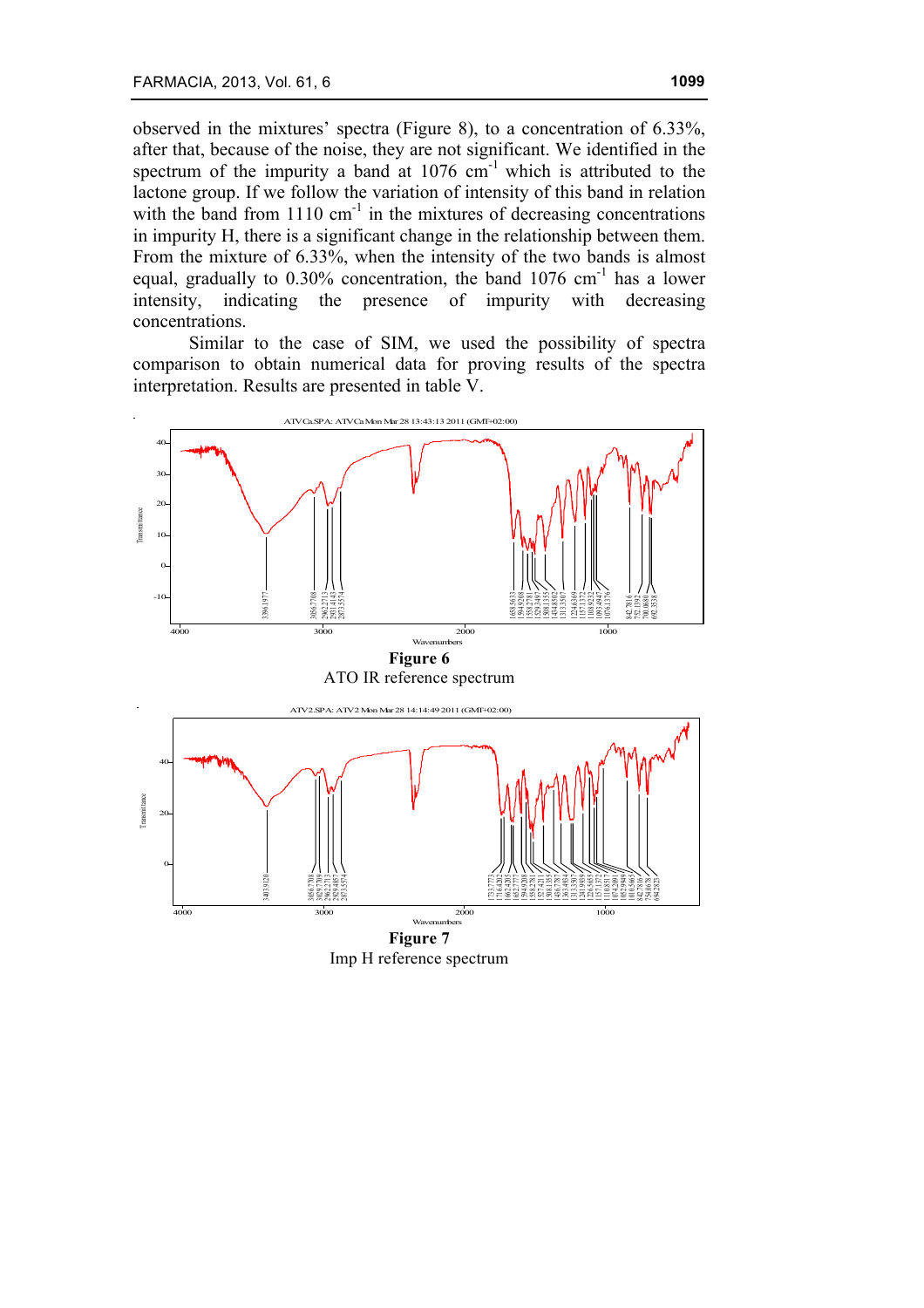**Table V**



The IR spectrum of the mixture of ATO with 6.33% Imp H

| Spectra comparison results for ATO |                      |                 |       |                 |
|------------------------------------|----------------------|-----------------|-------|-----------------|
| Reference                          | Degree of similarity |                 |       |                 |
| spectra                            | AM <sub>1</sub>      | AM <sub>2</sub> | AM 3  | AM <sub>4</sub> |
| ATO                                | በ 937                | 0.945           | 0.946 | 0.973           |
| <b>Impurity H</b>                  | 0.816                | ን ጸበ4           | 0 787 |                 |

The same normal tendency was observed, as impurity concentration in sample decreases, the degree of similarity increases for ATO and viceversa.

In conclusion, by choosing correct vibration bands, meaning intense and specific enough, the IR spectra analysis could be a rapid solution to test the degradation of raw materials of pharmaceutical substances. Of course, it is a prerequisite that the impurities of pharmaceutical substances are known and there is one major impurity which could be found.

# **Conclusions**

FTIR spectrometry can be applied to determine the presence or absence of chemically related impurities in raw pharmaceutical substances if their chemical structure is known and are found above a certain limits of percentage in the substance. Concentrations of studied mixtures were chosen including the upper limit accepted by pharmacopoeias. The presence of chemically related impurities, which differ from the substance of interest by a component with high absorption coefficient, can be determined, in certain cases, at concentrations under the pharmacopoeias limits. In the case of ATO we identified differences in the intensity of bands of interest at concentrations allowed by pharmacopoeias, this not being possible for SIM, where the lowest concentration of impurity was too high to draw a conclusion for the limits of pharmacopoeias. However, the intensity ratio of